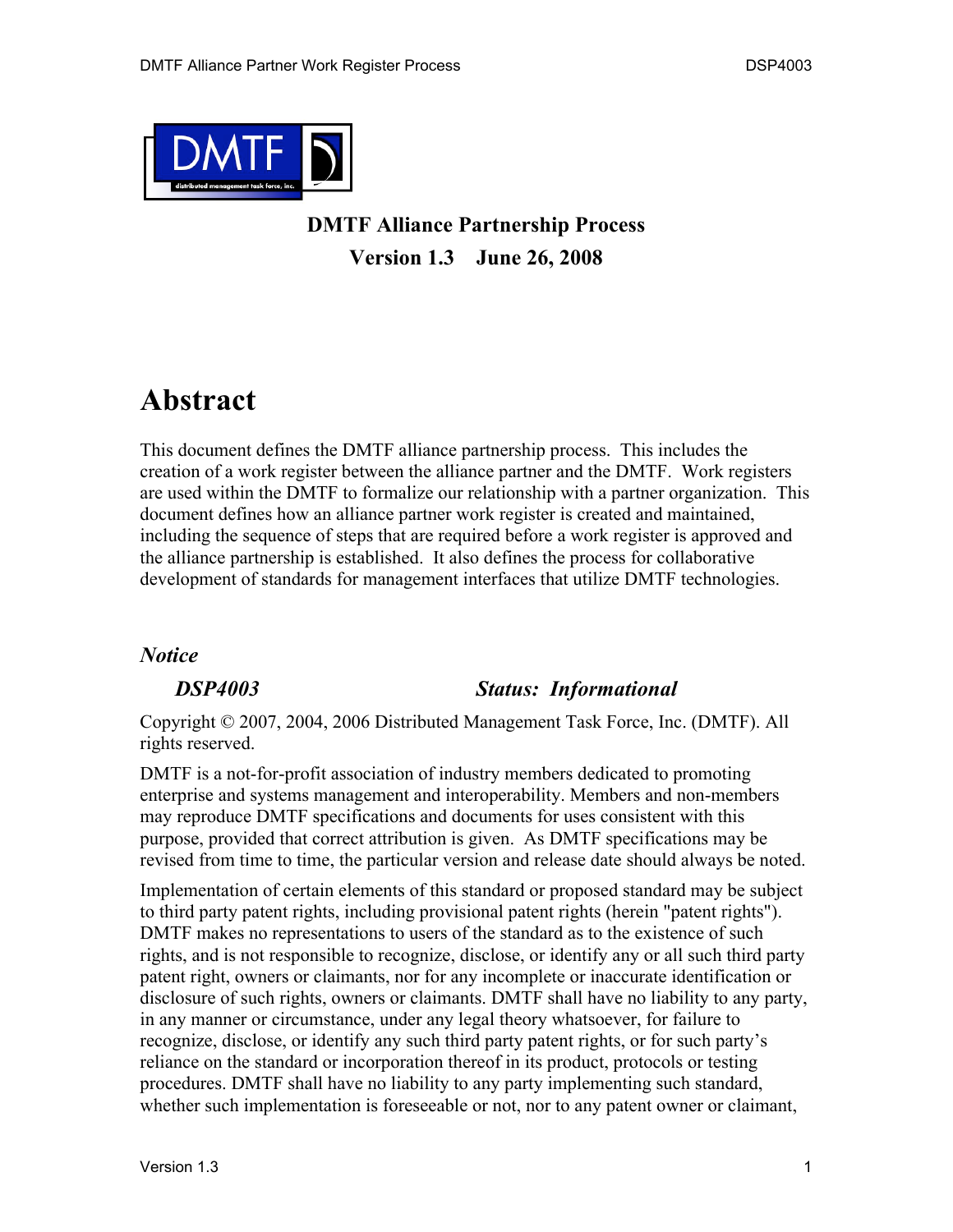and shall have no liability or responsibility for costs or losses incurred if a standard is withdrawn or modified after publication, and shall be indemnified and held harmless by any party implementing the standard from any and all claims of infringement by a patent owner for such implementations.

For information about patents held by third-parties which have notified the DMTF that, in their opinion, such patent may relate to or impact implementations of DMTF standards, visit http://www.dmtf.org/about/policies/disclosures.php.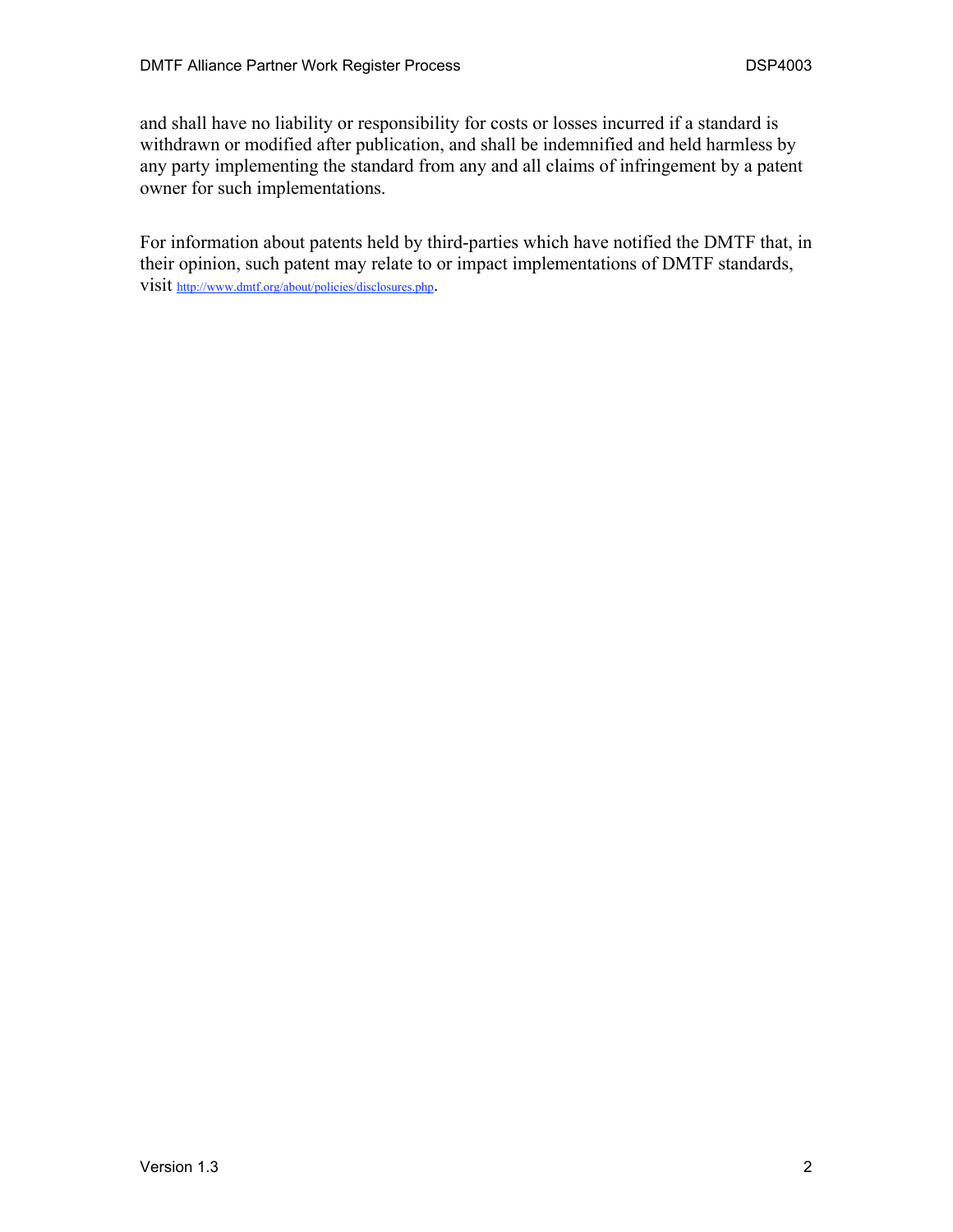# **Table of Contents**

| 1              |  |  |  |  |  |
|----------------|--|--|--|--|--|
| 2              |  |  |  |  |  |
| 21             |  |  |  |  |  |
| 2.2            |  |  |  |  |  |
| 2.3            |  |  |  |  |  |
| 2.4            |  |  |  |  |  |
| 2.5            |  |  |  |  |  |
| 2.6            |  |  |  |  |  |
| 2.7            |  |  |  |  |  |
| $\mathfrak{Z}$ |  |  |  |  |  |
| 3.1            |  |  |  |  |  |
| 3.2            |  |  |  |  |  |
| $\overline{4}$ |  |  |  |  |  |
| 4.1            |  |  |  |  |  |
| 5.             |  |  |  |  |  |
| 5.1            |  |  |  |  |  |
| 5.2            |  |  |  |  |  |
| 5.3            |  |  |  |  |  |
| 5.3.1          |  |  |  |  |  |
| 5.3.2          |  |  |  |  |  |
|                |  |  |  |  |  |
|                |  |  |  |  |  |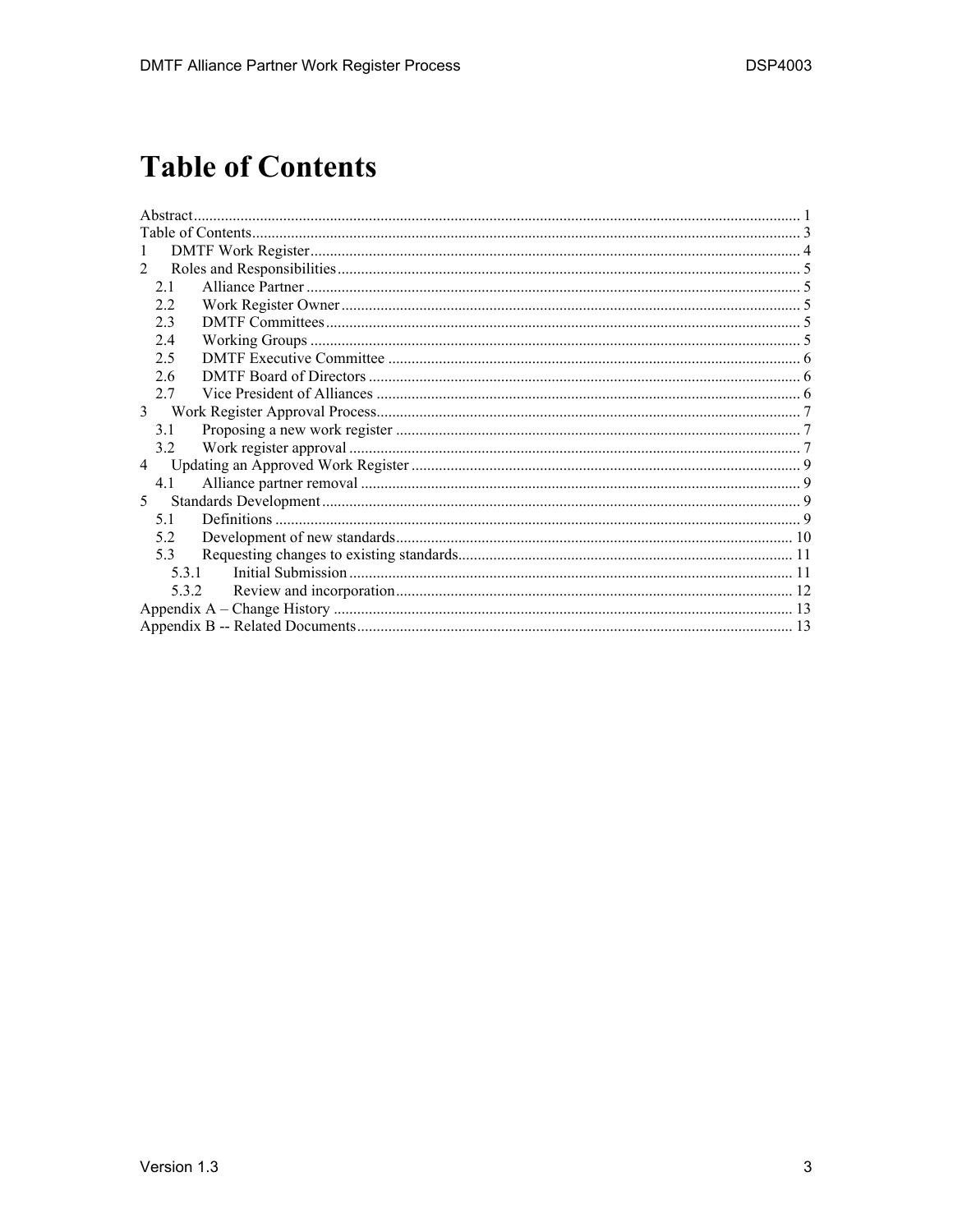# **1 DMTF Work Register**

The DMTF Work Register is a document that is created between the DMTF and an Alliance Partner organization to formally define the scope, benefits, and deliverables of the alliance partnership. Work registers help the DMTF and its partners to coordinate efforts to achieve common goals and objectives.

In 2004, the DMTF *Work Register Template* was created and adopted to provide consistent content and format for work registers. This document further formalizes the work register process by defining the process for establishing a new alliance partnership and corresponding Work Register.

This document explains the roles and responsibilities of the parts of the DMTF organization during the approval process. It also specifies the steps required to approve a new Work Register or to update an existing Work Register.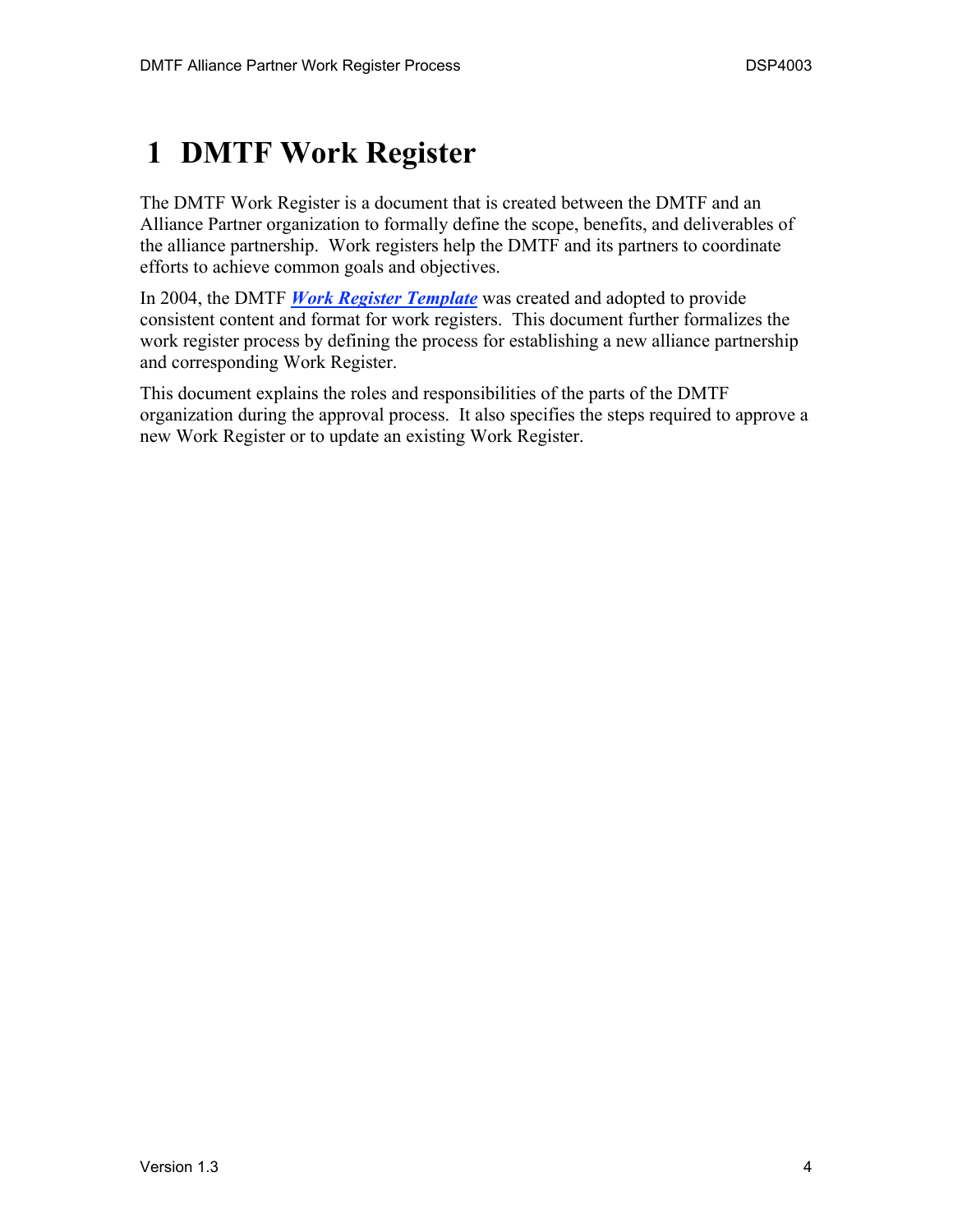# **2 Roles and Responsibilities**

This section of the document defines the roles and responsibilities of an alliance partnership, as they pertain to the Work Register creation or maintenance process.

#### **2.1 Alliance Partner**

The DMTF forms a partnership with an Alliance Partner organization through a Work Register. Contacts within the Alliance Partner organization are needed to jointly develop the contents of the Work Register. These contacts are typically representatives of the board for the alliance partner organization.

### **2.2 Work Register Owner**

The Work Register owner coordinates the creation of the draft Work Register with the partner organization. The Work Register owner is responsible for forming the initial relationships with members of the potential partner organization and for delivering a Work Register in a timely manner.

Once the Work Register has been approved by both organizations the Work Register owner is responsible for:

- Providing a list of Alliance Partner contacts to  $dmtf$ -requests $@kavi.com$  for inclusion in the alliance-partner@dmtf.org email list and membership in the *Alliance Partner Working Group*.
- Providing PR contact information for the Alliance Partner to  $press@dmtf.org$  so that press announcements for the new alliance partnership can be coordinated

### **2.3 DMTF Committees**

The DMTF committees are responsible for the technical, marketing, and interoperability content of the Work Register. The committees coordinate with the working groups to ensure that the Work Register is complete and that any milestones are feasible in the proposed timeframe. Alliances are originated on the basis of specific work with the external organization. This work could encompass multiple committees and may need to be approved by all the stakeholders involved. One committee is designated as the Originating Committee for purposes of owning and approving the work register. This is most likely the Alliance Committee. The Work Register owner is required to be an active member of the Alliance Committee. Work Register adoption requires Alliance Committee approval. The work register also needs approval by any committee which has work identified in the Milestones section of the Work Register. Once a Work Register has been approved at the Committee level by all involved Committees, the Work Register is presented to the DMTF board of directors.

#### **2.4 Working Groups**

Working groups help to define the milestones that are specified in the work register. They may propose additional milestones that are missing from the Work Register. They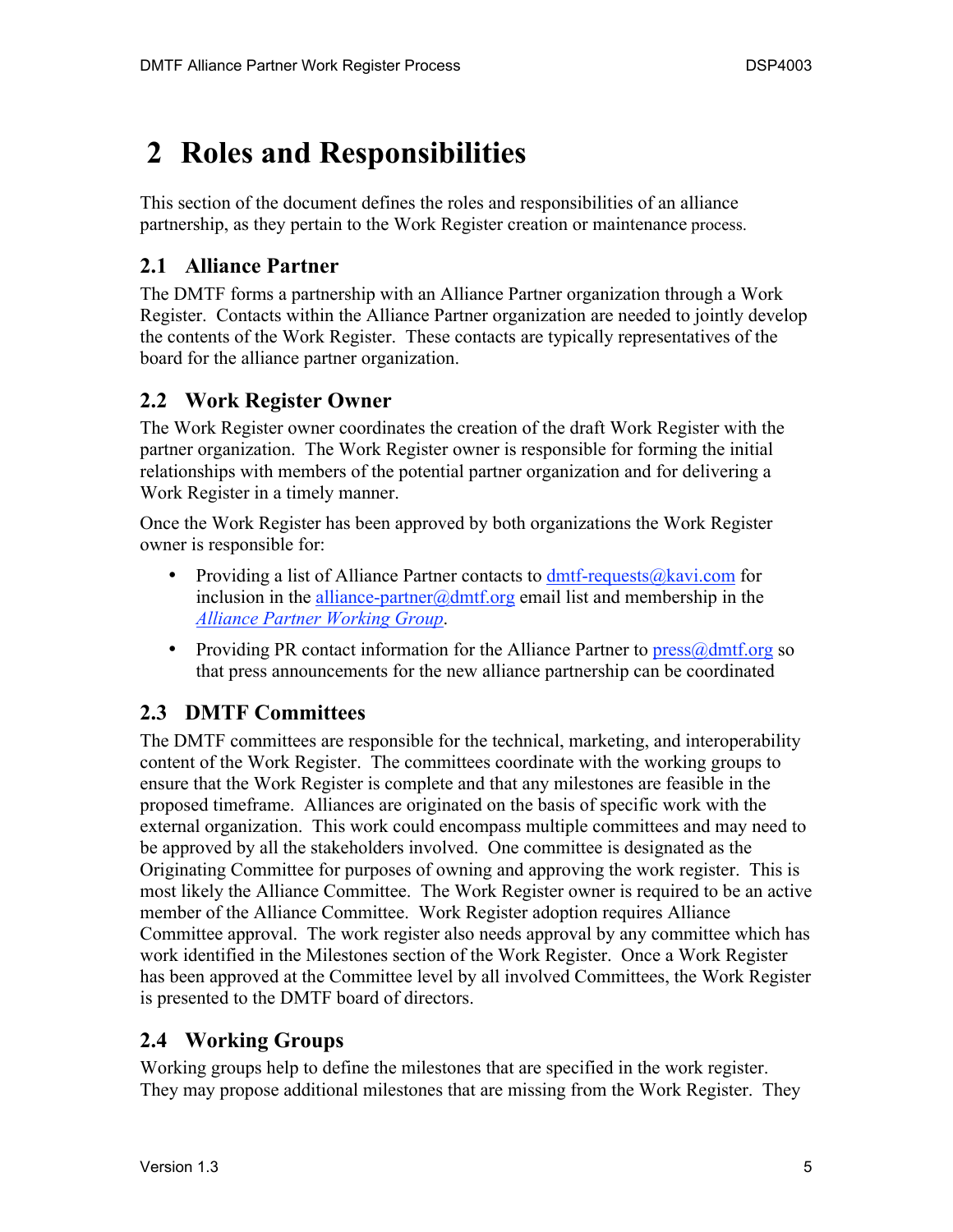provide feedback on any completion dates that are targeted for their area based on available resources and priorities. This information is communicated to the appropriate committee through the working group chair.

### **2.5 DMTF Executive Committee**

The DMTF executive committee works with the VP of Alliances and the Work Register owner once the draft Work Register is approved by the committees to schedule formal approval by the Board of Directors.

#### **2.6 DMTF Board of Directors**

The DMTF board of directors is responsible for the strategic content of the Work Register. The board evaluates the Work Register from a business perspective. Work Register adoption, which establishes the alliance partnership, requires board approval. The board resolution and date of approval are recorded in the work register, which is then posted on the work register public site.

#### **2.7 Vice President of Alliances**

The VP of Alliances is responsible for cultivation and growth of DMTF Alliance Programs in order to minimize overlap or conflicts with other Standards Development Organizations and relevant management forums while maximizing impact and relevance of DMTF actions and specifications in the management industry at large.

The VP of Alliance is responsible for working with the Work Register Owner and shepherding them through the process of getting the work register approved initially and updated on a regular basis.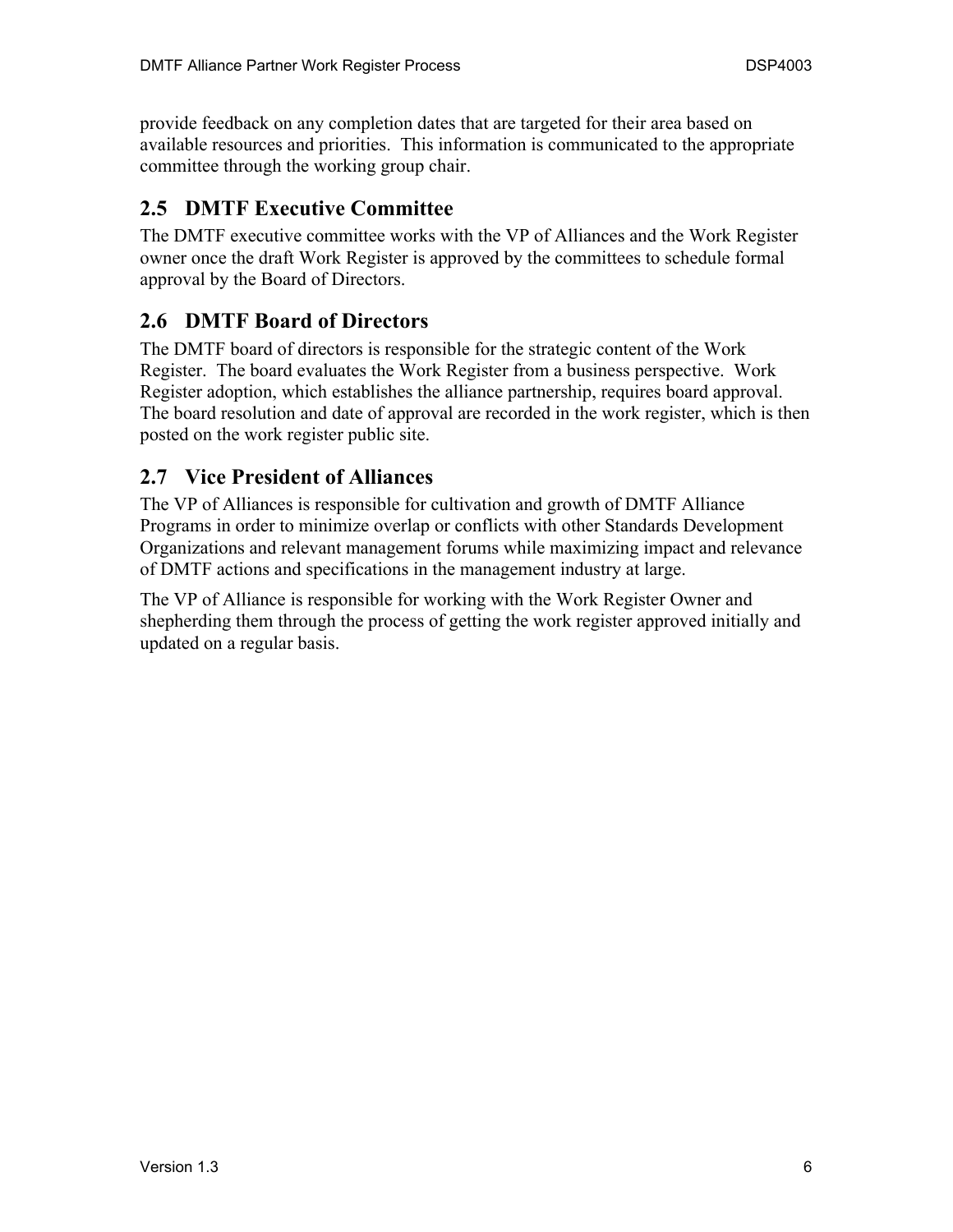### **3 Work Register Approval Process**

This section of the document defines the Alliance Partner Work Register approval process.

### **3.1 Proposing a new work register**

Work Registers can be proposed by an external organization or by a board or leadership member company within the DMTF. External Work Register proposals are coordinated through the board of the potential new Alliance Partner organization and are assigned a Work Register Owner by the VP of Alliances.

The proposed Work Register is created using the Work Register Template. The initial draft of the Work Register is coordinated within the DMTF by the Work Register owner in conjunction with the VP of Alliances. The Work Register Owner and the potential Alliance Partner representatives revise the draft Work Register.

Once the draft Work Register is ready, the DMTF VP of Alliances may request a conference call with the potential Alliance Partner representatives to ensure that the draft Work Register is complete.

Once the draft Work Register is complete, it is sent to the Committees through the chairs for socialization and feedback. This helps to promote information exchange between the Committees and helps to avoid mistakes in the Work Register. Feedback from the nonoriginating Committees can be directed to the chair of the Originating Committee and the VP of Alliances, where the draft Work Register is balloted for approval.

### **3.2 Work register approval**

The draft Work Register is submitted for approval to the Originating Committee following the normal ballot process. This allows the working groups to provide feedback and commit to any deliverables that are specified within the Work Register. If multiple Committees own deliverables in the draft Work Register, the Work Register may be balloted in parallel in the non-originating Committees at the discretion of the chair.

After the Originating Committee has approved the Work Register, it is balloted for approval by the board. The board may choose to have a conference call with the representatives from the potential Alliance Partner as part of the approval process.

Once the board has approved the Work Register, the Work Register owner sends the approved Work Register to the potential Alliance Partner organization. The potential Alliance Partner must acknowledge acceptance of the Work Register. Acceptance formally establishes the alliance partnership. Approved Work Registers shall include the board resolution and date of approval and are posted on the work register public site and checked into CVS.

Any changes to the approved Work Register by the potential partner organization shall be re-balloted through the Originating Committee. The DMTF Board approves significant changes. Changes of alliance representatives and their email addresses do not require Board approval.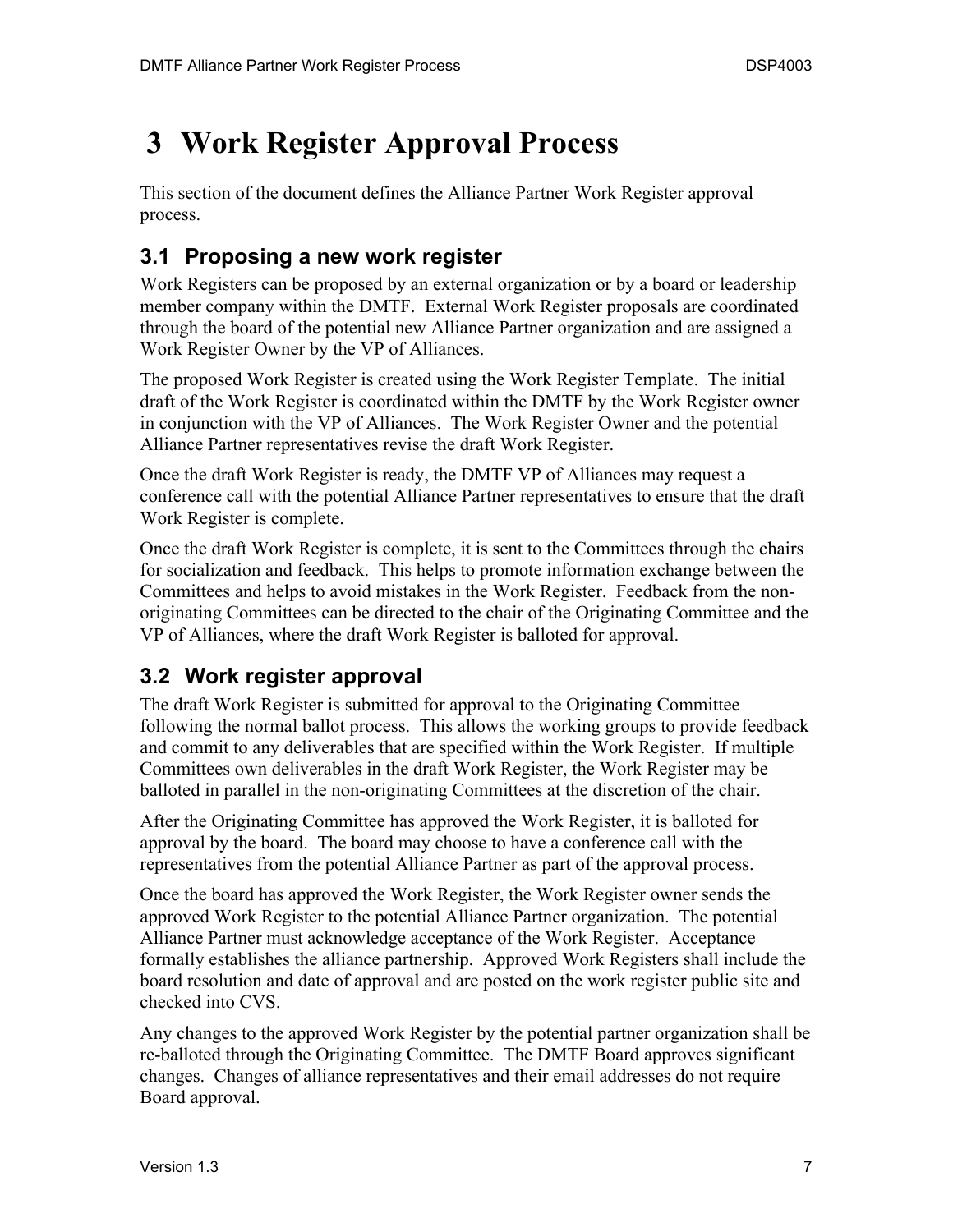When the Work Register has been approved by both organizations, a formal press release of the new alliance partnership may be announced. The DMTF VP of Alliances will work with the Marketing Committee to coordinate announcements of the alliance formation and completion of significant milestones.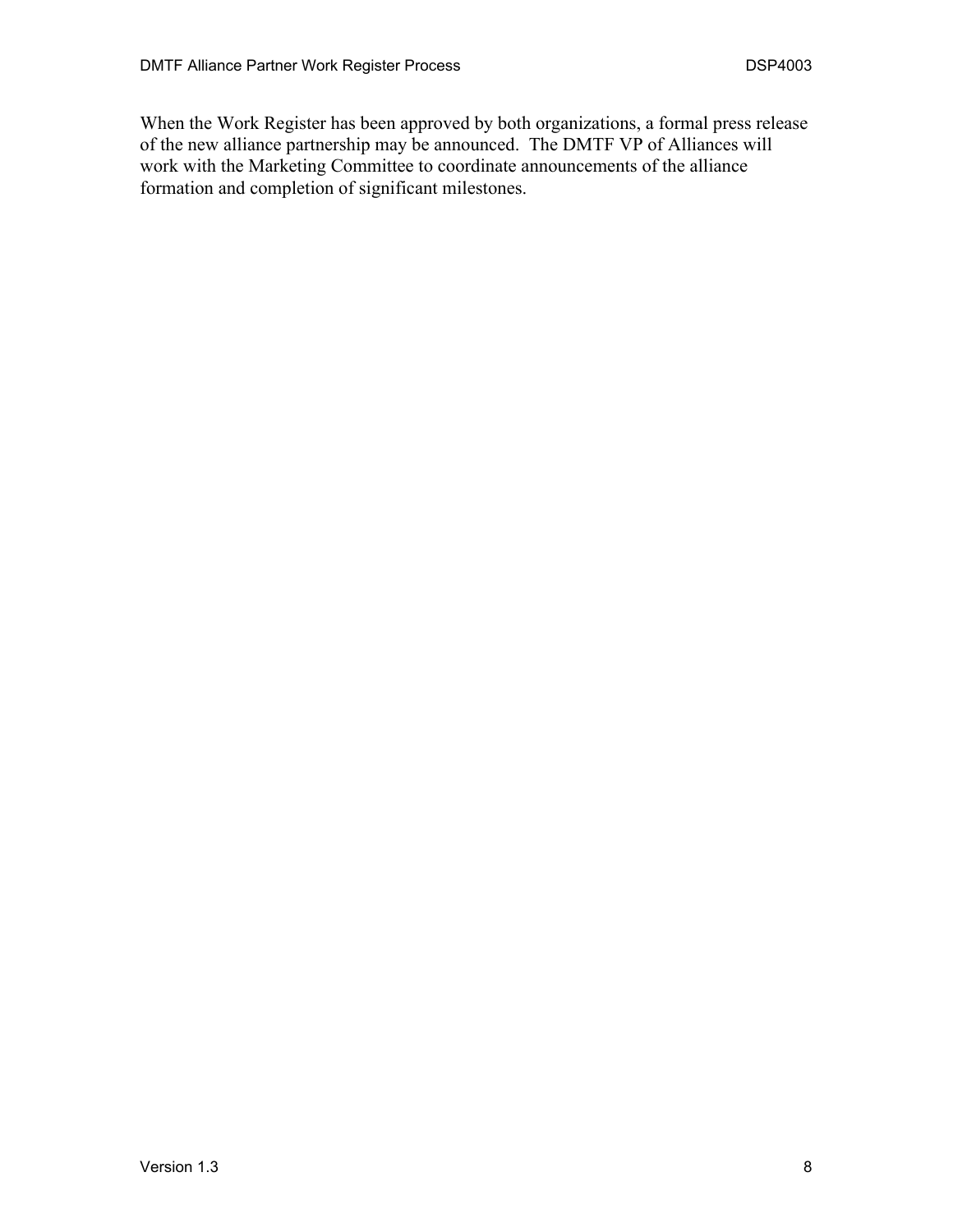# **4 Updating an Approved Work Register**

Work Registers should be updated at regular intervals as deliverables are completed and the partnership evolves and the VP of Alliances coordinates the updates. Work Register updates are performed by the Work Register Owner and should be done at a minimum of once every 24 months. Work Register updates to adjust deliverables require approval of the Originating Committee, any other affected committees, and the Alliance Partner organization.

Work Register updates that extend the scope of the Alliance Partner relationship, such as extending the relationship to include additional DMTF working groups, require the approval of the Originating Committee, the DMTF board, and the Alliance Partner organization.

### **4.1 Alliance partner removal**

Alliance Partner removal may be required if the partner organization disbands or otherwise fails to maintain the relationship. The VP of Alliances or a member of the DMTF executive committee can also recommend that an Alliance Partner be removed if the relationship stagnates and progress is not made on the milestones within the Work Register review period. Alliance partnerships can be dissolved when the deliverables in the Work Register are complete and no further deliverables are required.

Alliance Partner removal requires DMTF board approval.

# **5 Standards Development**

Alliance partners may develop management standards that utilize DMTF technologies. This may be done jointly with the DMTF or the DMTF may delegate the work to the alliance partner. The standards may be existing standards developed by DMTF that the alliance partner wishes to expand to the information management domain which is the focus of their organization. Alternately, the partner may choose to develop new standards specific to their information management domain. These options are not exclusive. In the course of developing a new standard, the alliance partner may leverage existing standards owned by DMTF and, in the course of doing so, find it necessary to make changes to those standards to enable reuse. This section describes the process alliance partners should use in order to work with the DMTF for either type of standards development activity. Note that alliance partners are not required to develop management standards utilizing DMTF technologies. The partnership may be established for other reasons such as the development of complementary standards or joint marketing.

### **5.1 Definitions**

**Joint standards development** is defined as work between the DMTF and one or more alliance partners.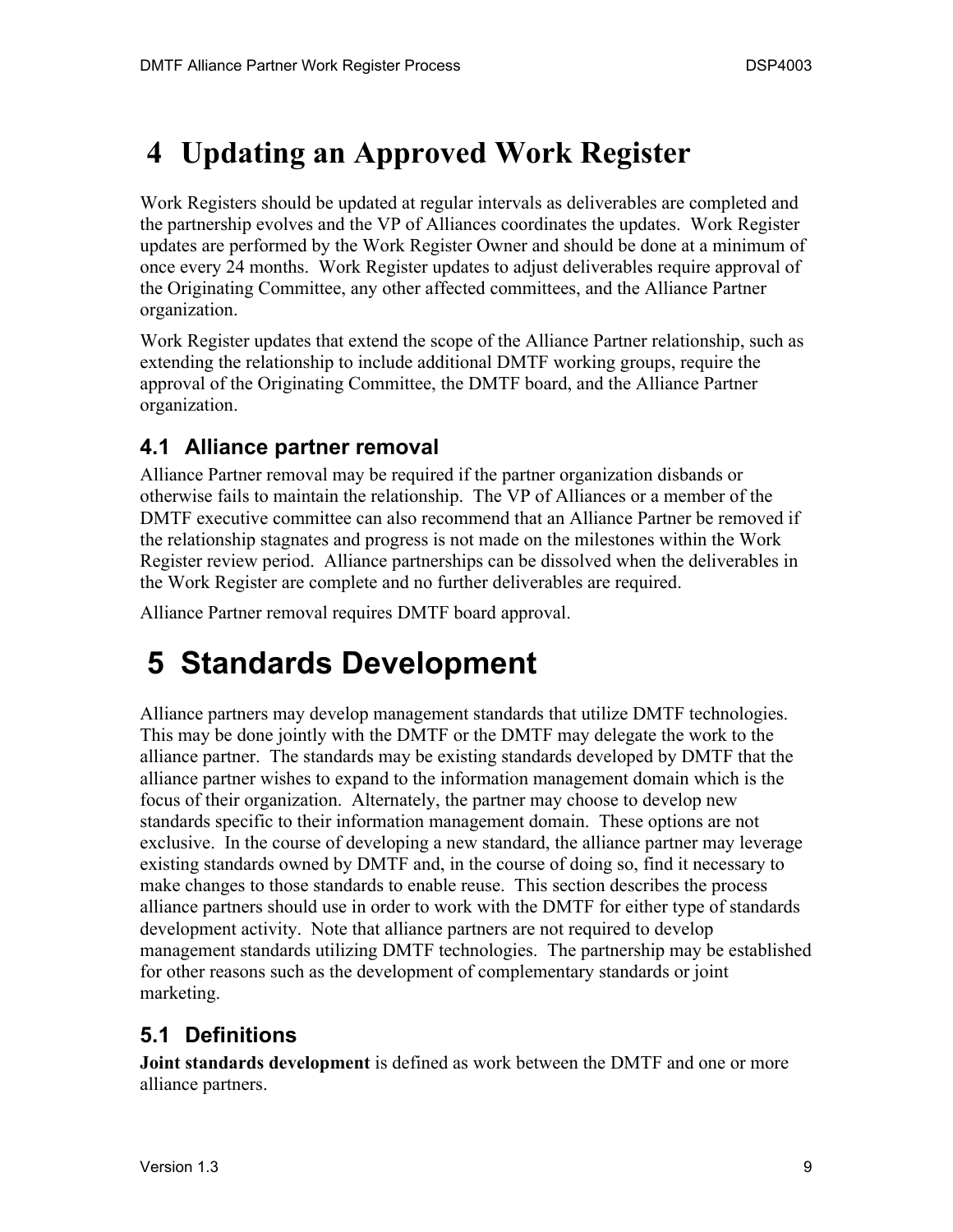**Delegated standards development** is defined as work the DMTF has delegated to an alliance partner where alliance partner agrees to the DMTF delegation rules for standards development. The resulting work is typically owned, governed, and maintained by the alliance partner.

Rules for delegated work:  $\langle$  insert text $\rangle$ ; also list use of  $\&$  link to tools here.

An alliance partner work register may contain both joint and delegated standards development work. Development of new standards is detailed in section **Error! Reference source not found.** In the course of doing either joint or delegated development standards work, an alliance partner may determine that changes to an existing standard owned by the DMTF are desirable. Section **Error! Reference source not found.** details the process for such changes.

### **5.2 Development of new standards**

If an alliance partner undertakes the development of a new standard or standards that utilize DMTF technologies, the work register established between the DMTF and the alliance partner details the expected deliverables. There are broadly three categories of standards an alliance partner may wish to develop.

For each standard, or type of standard, developed by the alliance partner that leverages DMTF technologies, the following table (one row per standard) shall be specified within the work register.

| <b>Table 1: Alliance Partner Standard Development Template</b> |  |
|----------------------------------------------------------------|--|
|----------------------------------------------------------------|--|

| <b>Standard</b><br>Type | AP<br>ld |     | <b>Domain</b> | Ora | <b>IP Policy</b> | Ora | Descr   Info Mgt   Lead   Governing   Owning   Developing<br>Ora | <b>Maintaining</b><br>Ora |
|-------------------------|----------|-----|---------------|-----|------------------|-----|------------------------------------------------------------------|---------------------------|
|                         | <u>.</u> | . ب |               | 5.  | Ο.               |     |                                                                  |                           |

- 1. Standard Type is one of the DMTF specification types listed in DSP4004. Examples include schema, profiles, and management initiatives.
- 2. AP Identifier is a unique identifier assigned to a standard by the Alliance Partner. For the DMTF standards this is a DSP number unless the standard is the CIM schema. Initially, this may specify a group of standards, e.g. profiles, but is replaced by one line for each discrete standard as those the standard is identified.
- 3. Description summarizes the standard that is identified by the AP Identifier.
- 4. The DMTF is actively developing standards for management interfaces covering a number of information management domains. It is desirable to coordinate these activities with and across alliance partners to avoid redundant efforts and improve the interoperability of management interfaces. The Information Management Domain identifies the technology area covered by the standard. For example, the work register between SNIA and DMTF might identify the information management domain as storage. The work register between TGG and DMTF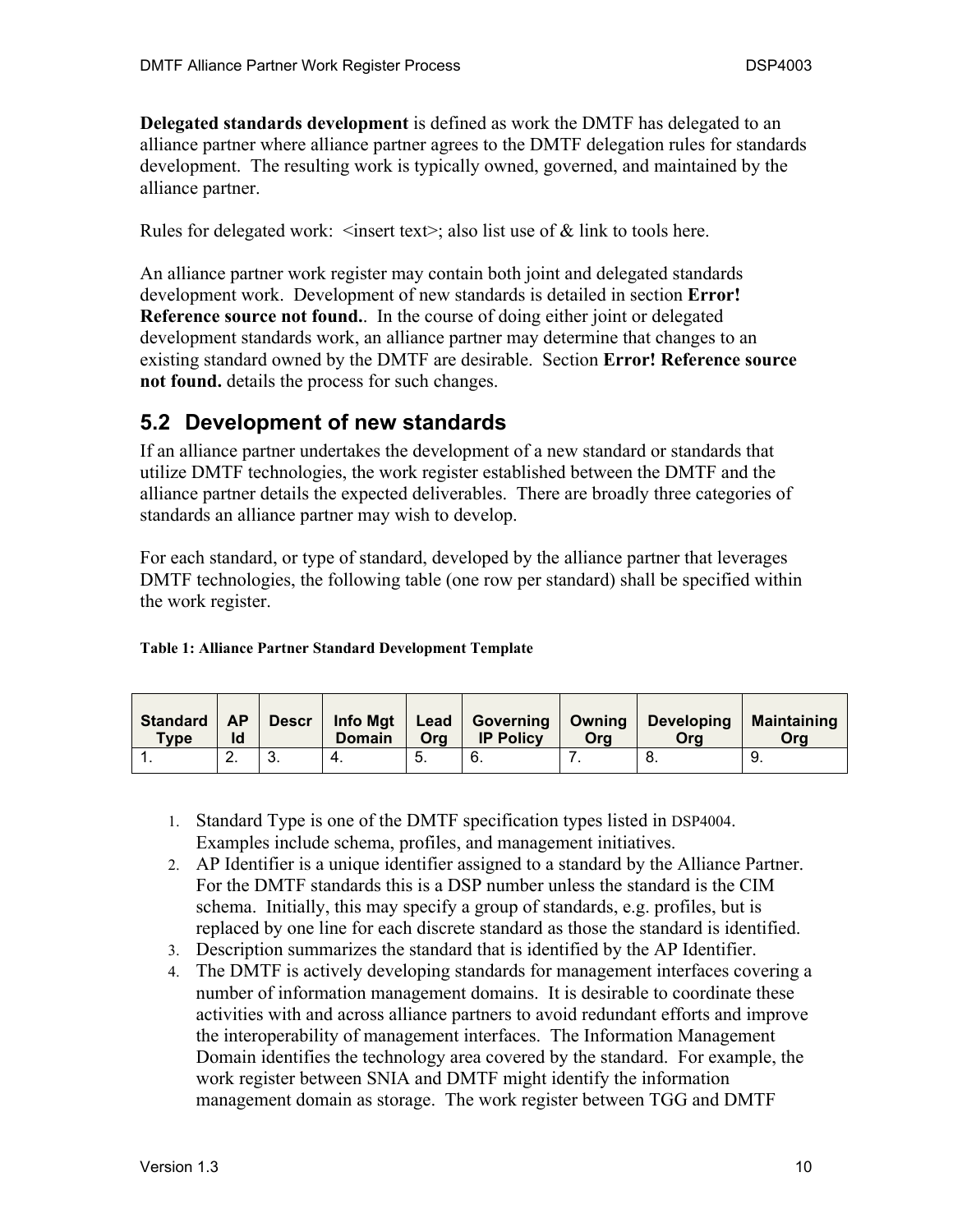might identify the information management domain as Non-IT data center equipment and facilities.

- 5. The Lead Organization identifies the body within the DMTF or the alliance partner that is actively working to develop the standard. The purpose of providing this information is to facilitate participation by individuals wishing to contribute to a standard in a particular space in the correct body.
- 6. Governing IP Policy indicates whether the IP policy of the DMTF or alliance partner will govern the standard.
- 7. Owning organization indicates whether the DMTF or alliance partner will own the completed standard.
- 8. Developing organization indicates whether the DMTF or alliance partner will develop the standard.
- 9. Maintaining organization indicates whether the DMTF or alliance partner will be responsible for maintaining the standard.

An example of a completed Alliance Partner Standard Development Template for the fictitious alliance partner *XYZ* is shown in Table 2 : Example of completed Alliance Partner Standard Development Template. The example is an alliance partner developing standards for managing networks where the alliance partner plans to develop and submit schema to the DMTF, while developing and maintaining profiles itself. The AP Identifier in this example represents a group of profiles. As the work progresses and each discrete profile is identified, this line is replaced by one line for each discrete profile.

|  |  |  |  |  |  |  | Table 2: Example of completed Alliance Partner Standard Development Template |  |
|--|--|--|--|--|--|--|------------------------------------------------------------------------------|--|
|--|--|--|--|--|--|--|------------------------------------------------------------------------------|--|

| <b>Standard</b><br><b>Type</b> | AP Id                                       | <b>Descr</b>     | Info Mgt<br><b>Domain</b> | Lead<br>Ora | Governing<br><b>IP Policy</b> | Owning<br>Org | <b>Developing</b><br>Org | <b>Maintaining</b><br>Org |
|--------------------------------|---------------------------------------------|------------------|---------------------------|-------------|-------------------------------|---------------|--------------------------|---------------------------|
| Schema                         | xyz_<br>schema                              | schema           | Networking                | <b>XYZ</b>  | <b>DMTF</b>                   | <b>DMTF</b>   | <b>XYZ</b>               | <b>DMTF</b>               |
| Profiles                       | <b>Network</b><br><b>Device</b><br>Profiles | Profile<br>group | Networking                | <b>XYZ</b>  | <b>XYZ</b>                    | <b>XYZ</b>    | <b>XYZ</b>               | <b>XYZ</b>                |

### **5.3 Requesting changes to existing standards**

During the course of the standard development process, an alliance partner may determine that changes to an existing standard owned by the DMTF are desirable. The following outlines the process for requesting those changes in the DMTF.

#### 5.3.1 Initial Submission

The alliance partner initiates the process of requesting changes on a standard by using the DMTF feedback portal available at:

http://www.dmtf.org/standards/feedback/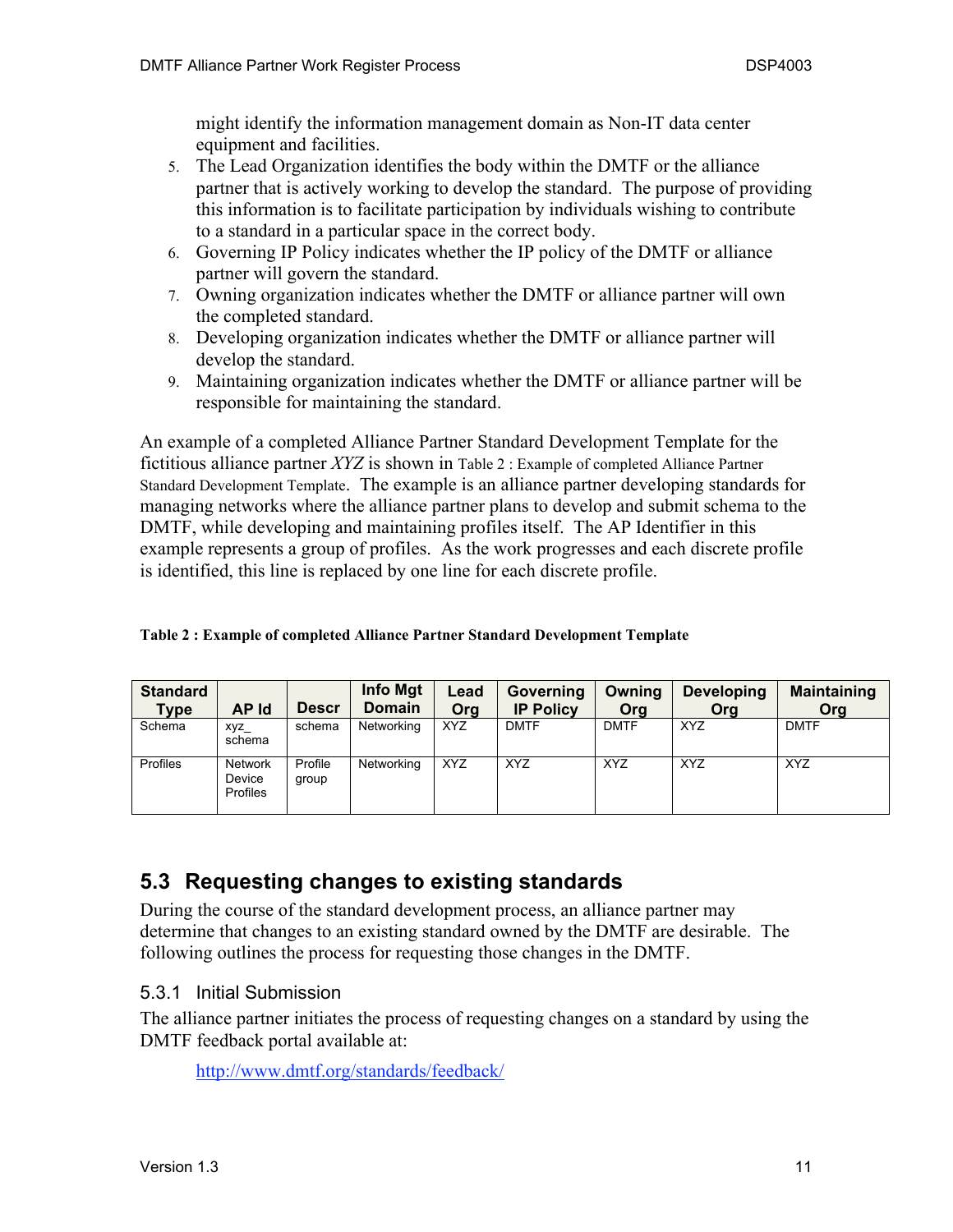Note that the agreement governing the submission of feedback via this portal does not differentiate between the providing of feedback on behalf of an individual, an individual's company, or an alliance partner. An individual submitting feedback on behalf on an Alliance Partner is responsible for ensuring they comply with the alliance partner's rules regarding the sharing of information with and representation of the alliance partner to other organizations, including the DMTF. Any feedback submitted via this portal on behalf of an alliance partner shall be free of any restrictions or encumbrances unless these have been previously agreed to by the DMTF and alliance partner in the course of creating the Work Register.

It is recommended that the Alliance Partner requested changes use the DMTF Change Request (CR) Template available at:

http://www.dmtf.org/standards/feedback/

#### 5.3.2 Review and incorporation

Feedback submitted via the portal will be forwarded to the body within the DMTF that owns the subject standard. After it has been reviewed, the chair of this group will contact the submitter using the email address provided with the submission. If further discussion of the submission is required, the group chair will work with the submitter to schedule a joint meeting between the group and the alliance partner. This joint meeting may be a teleconference or face to face meeting as agreed to by both organizations.

Possible reasons for having joint meetings are to reach consensus on proposed changes, to allow the alliance partner an opportunity to explain their request, or for the DMTF group to explain their disposition of the request. Multiple joint meetings may occur in the course of incorporating the feedback as the standard winds its way through the DMTF approval process.

Joint meetings between the group and the alliance partner will be governed by the DMTF IP policy. The IP policy or a link to a publicly available declaration of it should be included in the electronic communication used to announce the meeting whether this is via a website, electronic mail, or some other mechanism. At the outset of the meeting, the chair of the DMTF body hosting the meeting is responsible for advising all participants of the DMTF IP Policy and informing the participants that their participation is governed by said policy. Participating individuals whose companies are not members of the DMTF will be required to verbally acknowledge acceptance of the DMTF IP policy in order to participate in the meeting in any form, including as silent observers. If an individual whose company is not a member of the DMTF does not accept the IP policy, they are required to leave the meeting. If the individual continues to attend the meeting, the meeting shall not continue.